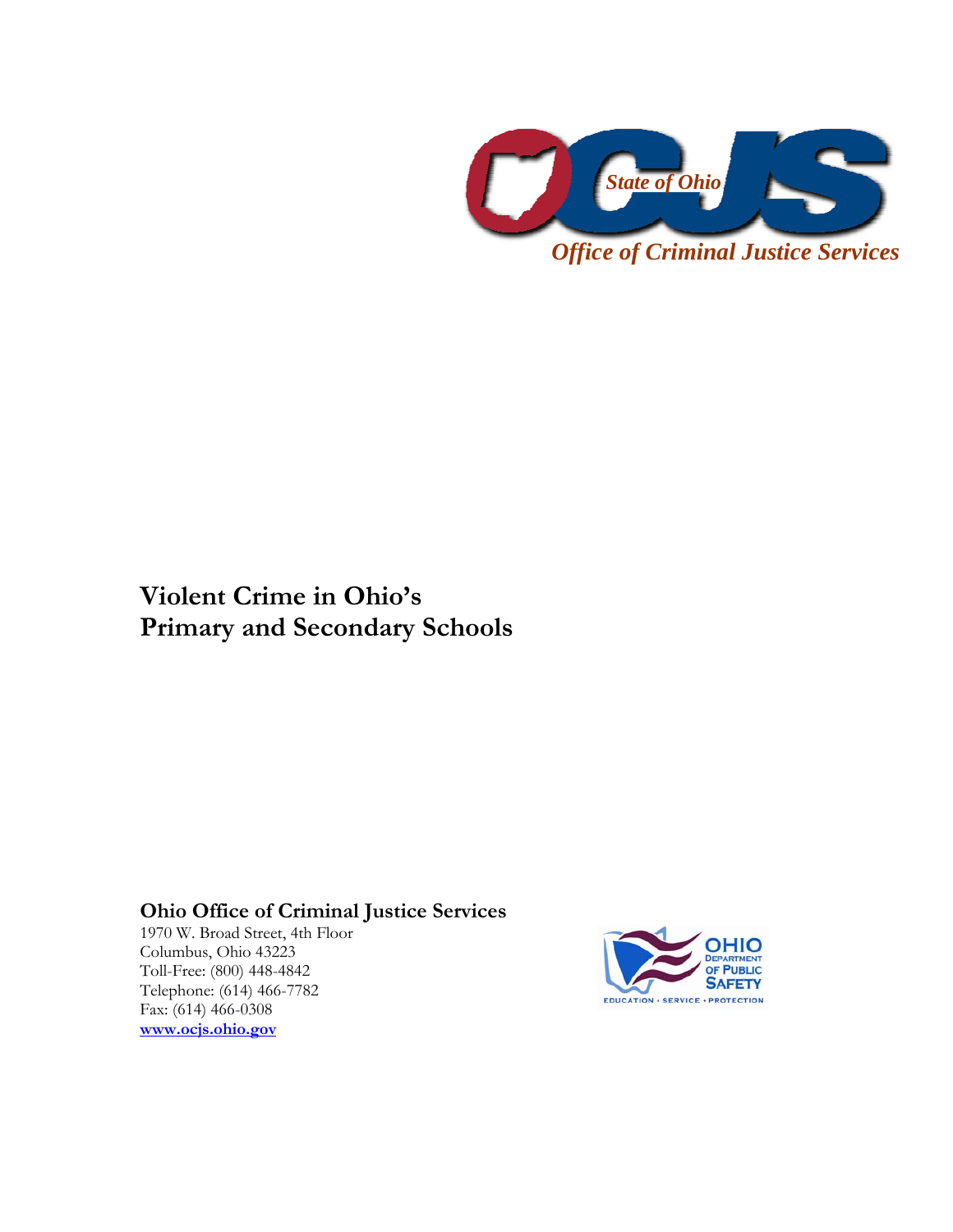# **Violent Crime in Ohio's Primary and Secondary Schools**

A survey conducted by the National Center for Education Statistics<sup>[1](#page-1-0)</sup> during the 2005-06 school year indicated that the overall rate of violent incidents for all public schools was 31 incidents per 1,000 students, with the rate significantly higher in middle schools (51.6 per 1,000) than in primary or high schools (25.2 and 25.7 per 1,000 respectively). Additionally, while 52 percent of all schools reported at least one student threat of physical attack *without* a weapon, nine percent of schools reported such a threat *with* a weapon.

The presence of violent crime in a school setting can have a dramatic impact on the ability of our children to achieve in school. The 2006 *Indicators of School Crime and Safety[2](#page-1-1)* report indicated that in 2005 approximately six percent of students ages 12-18 were afraid of harm at school. Six percent of students in the same age group also reported that they had avoided a school activity or one or more places in school in the previous six months because of fear of attack or harm.

In order for our schools to make policy decisions on how to effectively address school crime, they need to have a full understanding of problem. Complete and timely access to crime statistics can provide insight into the nature and extent of school crime.

One tool that can be used to examine school crime in Ohio is the Ohio Incident-Based Reporting System (OIBRS). OIBRS is a voluntary crime reporting program in which Ohio law enforcement agencies can submit crime statistics directly to the state and federal government in an automated format. The use of OIBRS data allows for detailed information to be obtained on the nature of the offense, the victim, the suspect/arrestee, and the use of weapons. As of September 2007, 445 agencies representing 64 percent of the Ohio population were reporting OIBRS data.

This report uses OIBRS data to investigate violent school crime. Included are the offenses of murder, forcible rape/sodomy, sexual assault with an object, forcible fondling, aggravated assaults, simple assaults, and intimidation. The report covers a two-year period beginning January 1, 2005 and ending December 31, 2006.

This report is intended to serve as a snapshot of violent crimes occurring in Ohio's primary and secondary schools. It includes details regarding the offenses reported, weapon use, and victim and arrestee characteristics. However, some limitations of the OIBRS data must be noted. Because crime reporting for Ohio is incomplete the data may reflect more the composition of the OIBRS-reporting jurisdictions than the composition of the state as a whole. Additionally, because the number of agencies submitting OIBRS data increases yearly, no annual comparisons can be made with the data.

<u>.</u>

<span id="page-1-0"></span><sup>1</sup> National Center for Education Statistics (2007). *Crime, Violence, Discipline, and Safety in U.S. Public Schools, Findings from the School Survey on Crime and Safety: 2005-06.* 

<span id="page-1-1"></span><sup>2</sup> National Center for Education Statistics and Bureau of Justice Statistics (2007). *Indicators of School Crime and Safety: 2006.*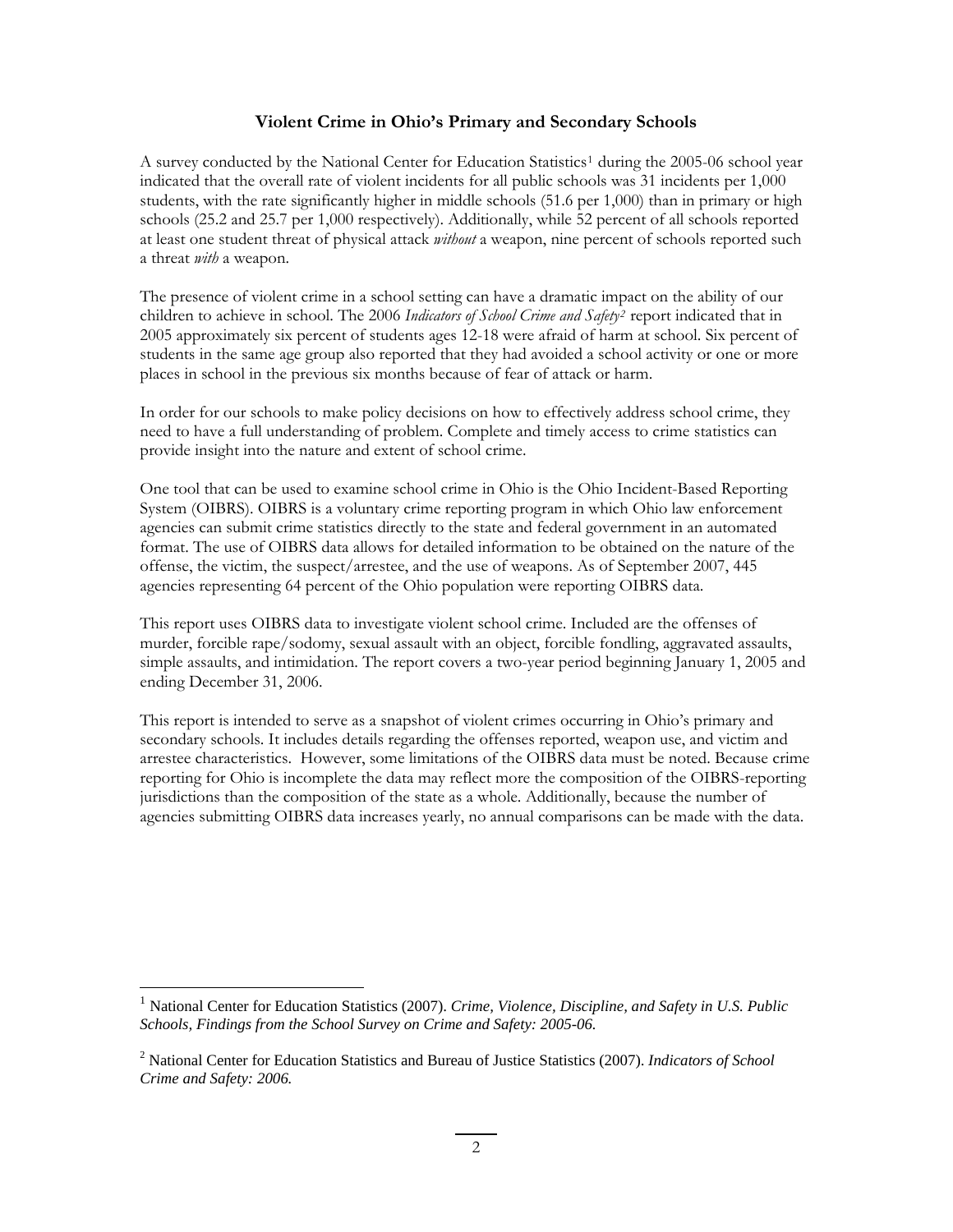## **School Violence by Offense**

Of the violent crimes reported in Ohio's primary and secondary schools, 66 percent were simple assaults<sup>[3](#page-2-0)</sup>. Intimidation made up nearly one-quarter of all reported violent offenses. Sex crimes, including forcible rape/sodomy, sexual assault with an object, and forcible fondling, made up slightly over five percent of all reported violent crimes. Of the sex crimes, forcible fondling was the most frequently reported. Less than two percent of violent offenses were robberies. There was one murder in all of the 9,499 violent offenses examined during the two-year period.

| <b>Violent Offense Reported</b> | <b>Percent</b>     |
|---------------------------------|--------------------|
| Murder                          | $0\%$ <sup>*</sup> |
| Forcible rape                   | 0.7%               |
| Forcible sodomy                 | 0.1%               |
| Sexual assault with an object   | $0\%$ <sup>*</sup> |
| Forcible fondling               | 4%                 |
| Robbery                         | 2%                 |
| Aggravated assault              | 2%                 |
| Simple assault                  | 66%                |
| Intimidation                    | 25%                |

\* May not add to 100% due to rounding less than one-tenth of one percent

<span id="page-2-0"></span><sup>&</sup>lt;sup>3</sup> Weapon use and extent of injury sustained are typically the deciding factors in distinguishing aggravated assault from simple assault.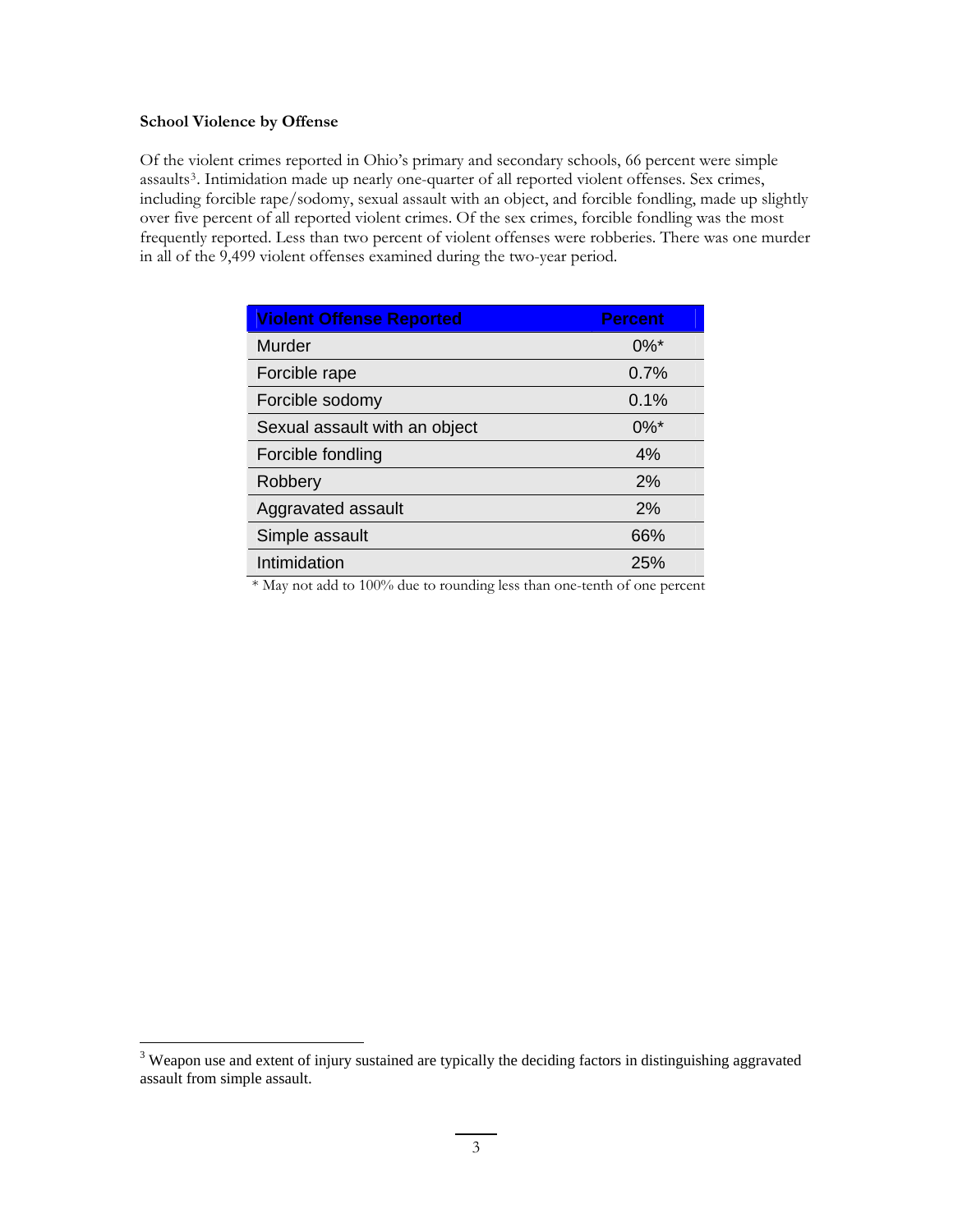## **School Violence by Month and Day**

Violent crimes in schools are predictably lower during the months in which school is not in session—June, July, and August, as well as December, which has fewer school days due to winter break. March and October are the months with the highest percentages of violent crime.



Slightly fewer violent crimes are reported at the beginning and the end of the school week.

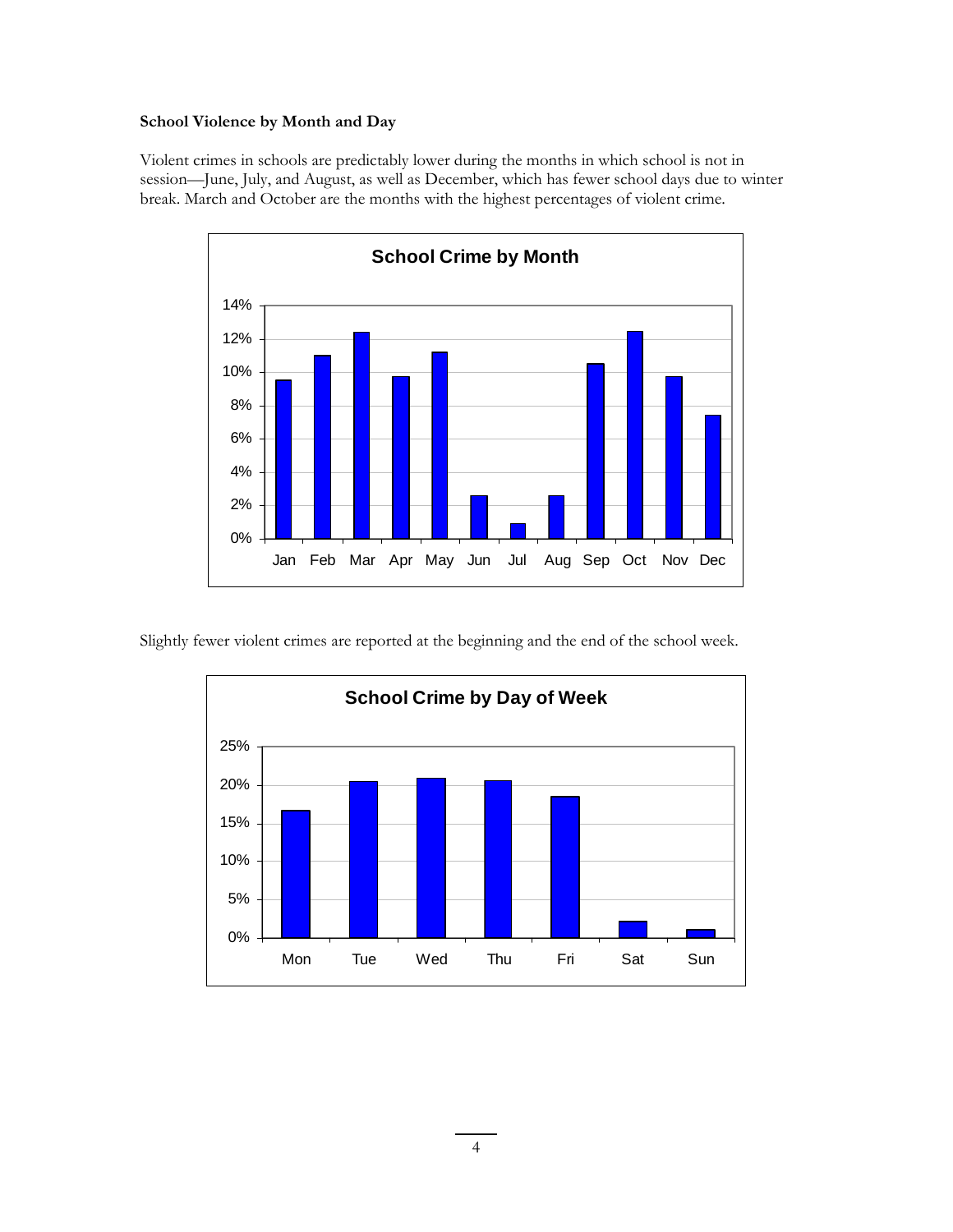## **Weapon Use in Violent School Crimes**

Nearly half of all violent crime occurring in schools involved the use of weapons, *including* personal weapons such as hands, fists, feet, etc. Of those offenses in which a weapon was used, 91 percent involved the use of a personal weapon. Approximately four percent of offenses involved the use of a firearm, knife or other cutting instrument, or blunt object.

| <b>Type of Weapon Used</b>                 | <b>Percent</b> |
|--------------------------------------------|----------------|
| Firearm                                    | $1\%$          |
| Knife or cutting instrument                | 2%             |
| <b>Blunt object</b>                        | 1%             |
| Personal weapon (hands, feet, fists, etc.) | 91%            |
| Other                                      | 5%             |

Weapons such as guns, knives, and blunt objects were more likely to be used or brandished during the commission of some crimes than others.

When firearms were involved, they primarily were primarily used in the following three offense categories:

- $\checkmark$  Robbery (43%)
- $\sqrt{\text{Aggravated}}$  assault (30%)
- $\checkmark$  Intimidation (26%)

When knives or other cutting instruments were involved, were primarily used in the following two offense categories:

- $\checkmark$  Intimidation (54%)
- $\checkmark$  Aggravated assault (43%)

Of those instances in which a blunt object was involved as a weapon, 86 percent fell into the aggravated assault offense category.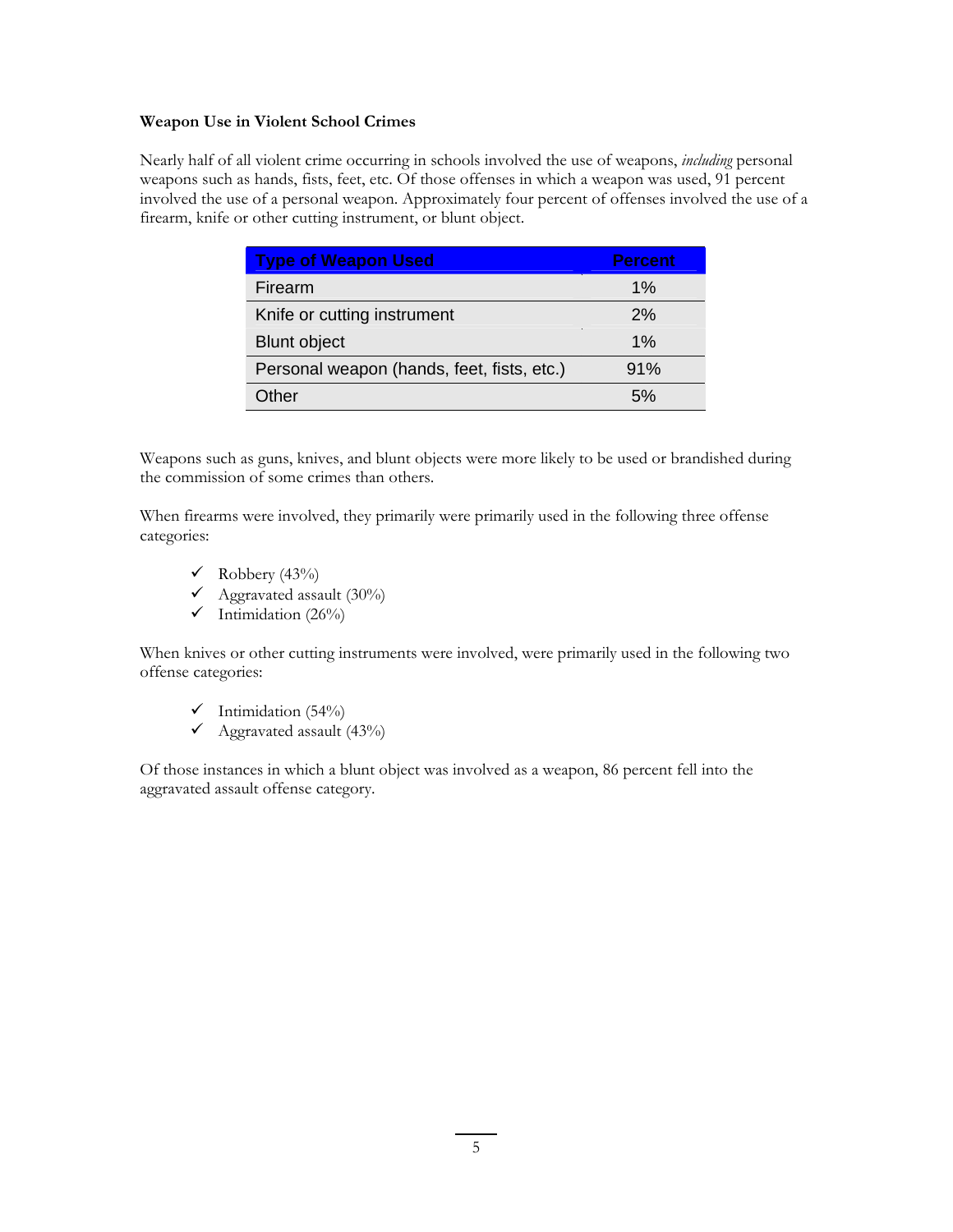## **Victim Characteristics**

Victim age - Victims of school violence spanned all age groups. Of the nearly 10,000 victims for whom age information is known, 7 percent were under age 10 and almost four percent were over age 54. Most victims, 32 percent, were between the ages of 13 to 15.

| <b>Age Group</b> | <b>Percent</b> |
|------------------|----------------|
| $1 - 4$          | 2%             |
| $5 - 9$          | 5%             |
| $10 - 12$        | 14%            |
| $13 - 15$        | 32%            |
| $16 - 18$        | 18%            |
| 19-24            | 2%             |
| 25-34            | 7%             |
| 35-44            | 8%             |
| 45-54            | 7%             |
| 55-64            | 3%             |
| 65 and older     | 0.3%           |

May not add to 100% due to rounding

Some offenses were more frequently reported with specific victim age groups. Nearly 87 percent of all rape victims were between the ages of 13-18. Almost 45 percent of victims of forcible fondling fell between the ages of 13 to 15. While one-quarter of victims of intimidation were in the 13 to 15 age category, individuals across all age groups were victims of this crime. Nearly 16 percent of victims of intimidation were over age 44.

Victim Sex **-** Overall, the number of male and female victims of school violence was nearly evenly split between the sexes. However, differences emerge by type of crime. Females were more often victims of sex crimes, whereas males were more frequently victims of robbery and aggravated assault. The number of male and female victims of simple assault and intimidation was more closely aligned.

Additionally, when gender was looked at by age, the data showed that males were more frequently victimized between the ages of five and 18, and females were more frequently victimized between the ages of 19 and 64.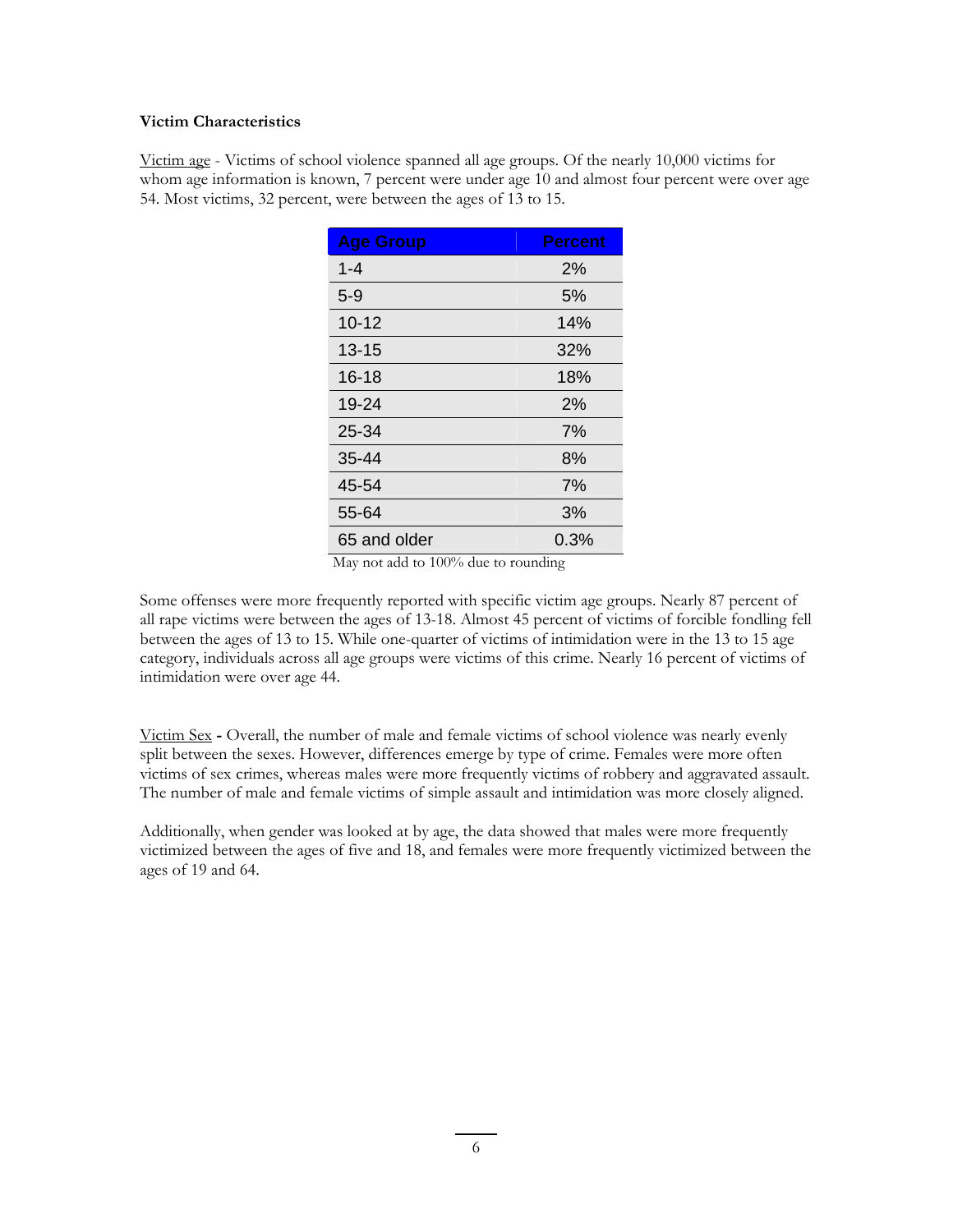

Victim race **-** Across race categories, there were more white victims than victims of any other race. There were very few Asian and American Indian victims. White males made up the largest category of school victims, followed by white females, black females, and black males.

| <b>Victim Type</b>     | <b>Percent</b> |
|------------------------|----------------|
| Asian male             | $0.1\%$        |
| Asian female           | $< 0.1\%$      |
| Black male             | 18%            |
| <b>Black female</b>    | 18%            |
| American Indian male   | $< 0.1\%$      |
| American Indian female | $< 0.1\%$      |
| White male             | 34%            |
| White female           | 30%            |

May not add to 100% due to rounding

The finding that females were more likely to be victims of sexual crimes and that males were more likely to be victims of aggravated assault and robbery held true across racial categories.

Victim-offender relationship - Of all the incidents in which the victim-offender relationship was reported, most of the offenses were committed by someone known to the victim. Overall, 88 percent of violent school crimes were committed by someone who was considered an acquaintance to the victim (friend, teacher, neighbor, etc.).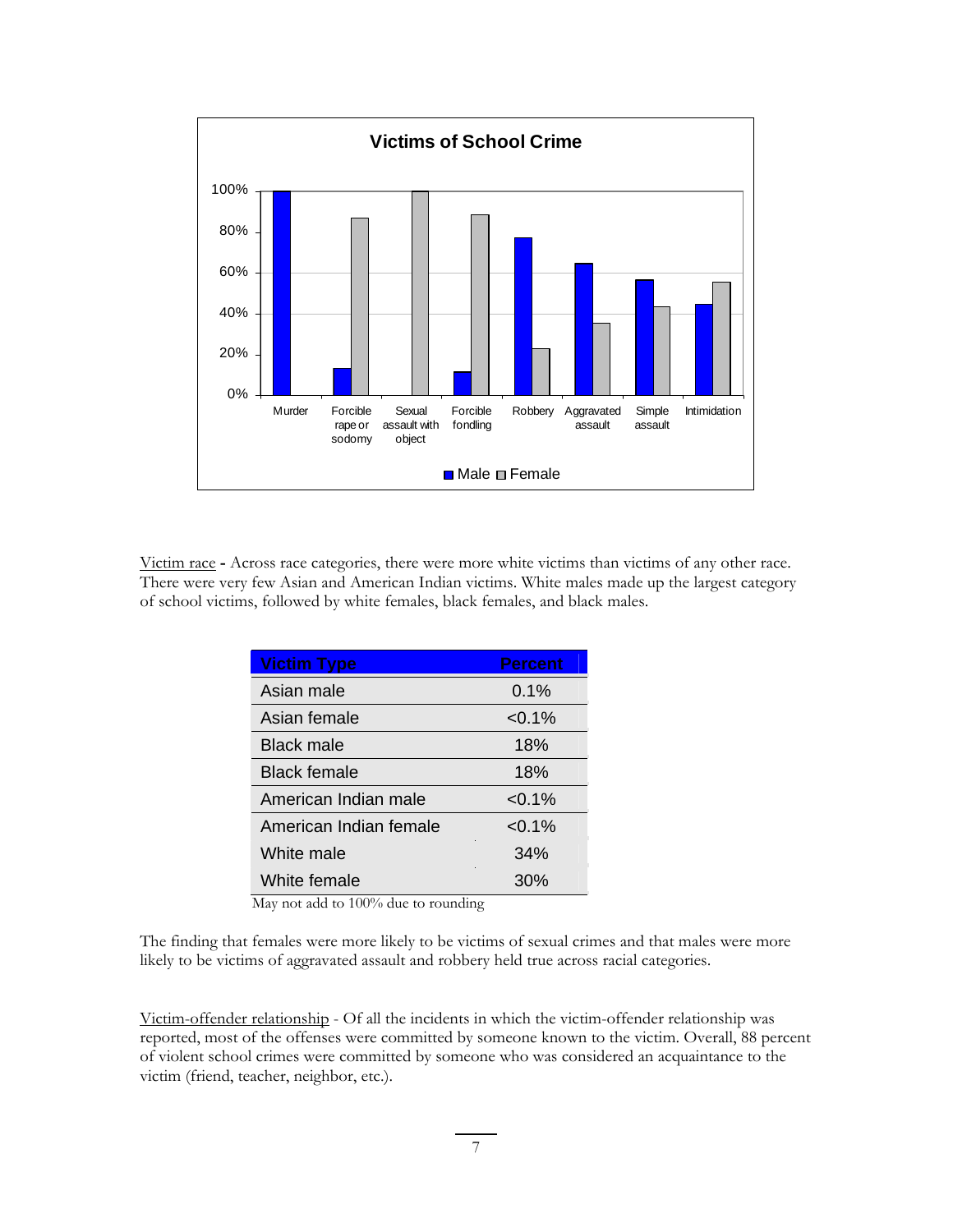The nature of the victim-offender relationship was dependent to some extent on the type of violent crime committed. The majority of sex crimes were committed by acquaintances: 95 percent of forcible rape/sodomy offenses and 97 percent of forcible fondling offenses were committed by acquaintances. In contrast, 61 percent of robberies were committed by acquaintances and 39 percent were committed by strangers.

Offenses committed by strangers occurred relatively infrequently in a school setting. Of all instances in which the victim-offender relationship was noted, violence was committed by a stranger nine percent of the time.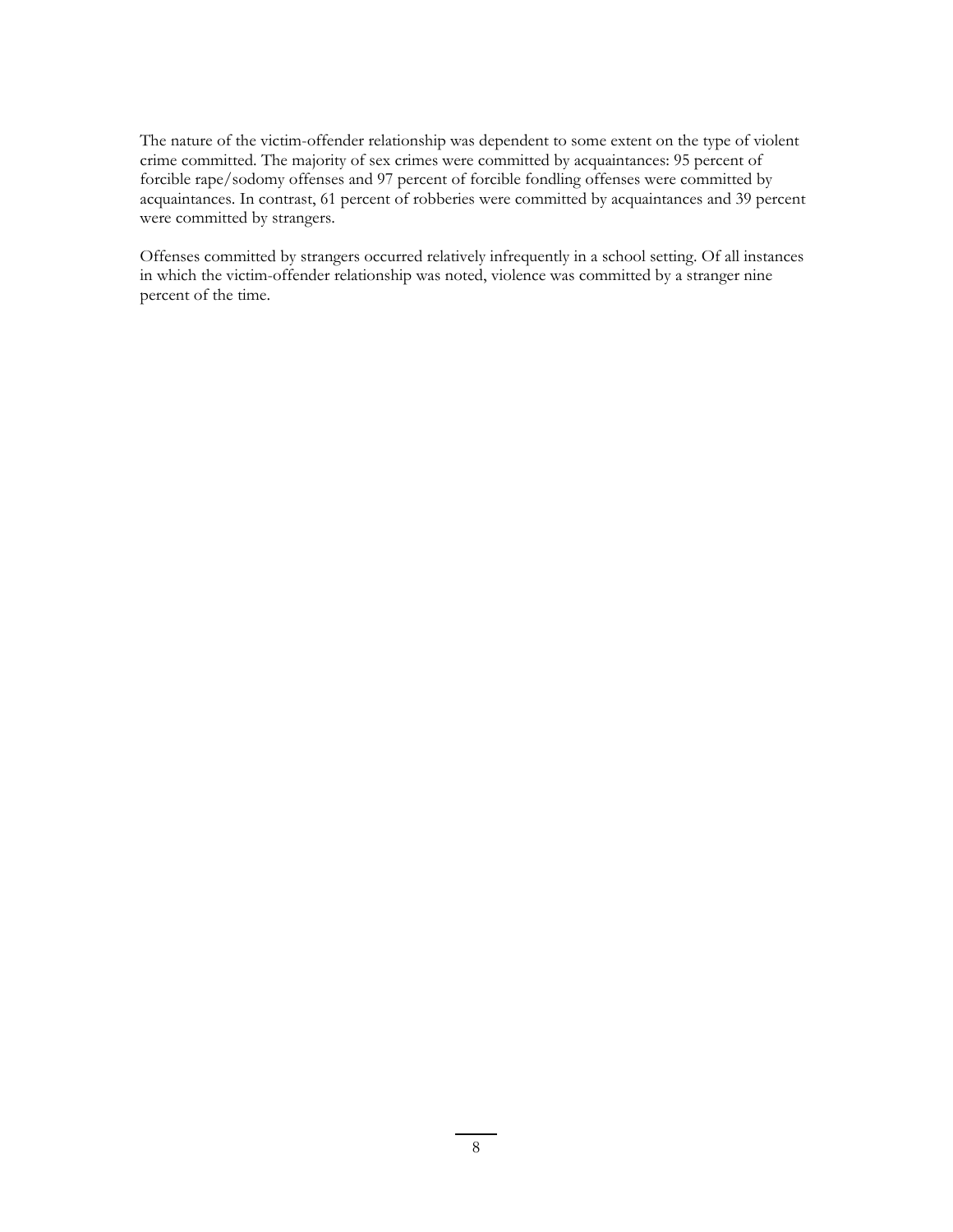## **Arrestee Characteristics**

Arrestee age - Seventy-seven percent of arrestees fell between the ages of 13 and 18. Two percent of individuals arrested were under age 10. Across all age groups, simple assaults constituted the largest percentage of arrests, at 70 percent. Of the two people arrested for murder, neither was a juvenile. Nearly 30 percent of forcible rape arrestees were between the ages of 19 and 44. Robbery was committed most frequently by offenders in the 16-18 year old age range.

| <b>Arrestee Age Group</b> | <b>Percent</b> |
|---------------------------|----------------|
| $1 - 4$                   | $0.1\%$        |
| $5-9$                     | 1.8%           |
| $10 - 12$                 | 12.7%          |
| $13 - 15$                 | 43.9%          |
| $16 - 18$                 | 33.4%          |
| 19-24                     | 3.0%           |
| 25-34                     | 1.8%           |
| 35-44                     | 2.0%           |
| 45-54                     | 0.7%           |
| 55-64                     | 0.4%           |
| 65 and older              | $0.1\%$        |

Arrestee Sex **-** While the number of male and female victims of school violence was nearly evenly split between the sexes, such was not the case with arrestees. Over two-thirds of arrestees were male. Simple assault was the crime for which most males and females were arrested, followed by intimidation. Simple assault comprised nearly 80 percent of all crimes for which females were arrested.

| <b>Offense</b>       | <b>Male Arrestee</b> | <b>Female Arrestee</b> |
|----------------------|----------------------|------------------------|
| Murder               | 0.1%                 | 0%                     |
| Forcible rape/sodomy | 0.7%                 | 0.1%                   |
| Forcible fondling    | 3%                   | $0\%$                  |
| Robbery              | 3%                   | 1%                     |
| Aggravated assault   | 4%                   | 3%                     |
| Simple assault       | 65%                  | 79%                    |
| Intimidation         | 24%                  | 17%                    |

May not add to 100% due to rounding.